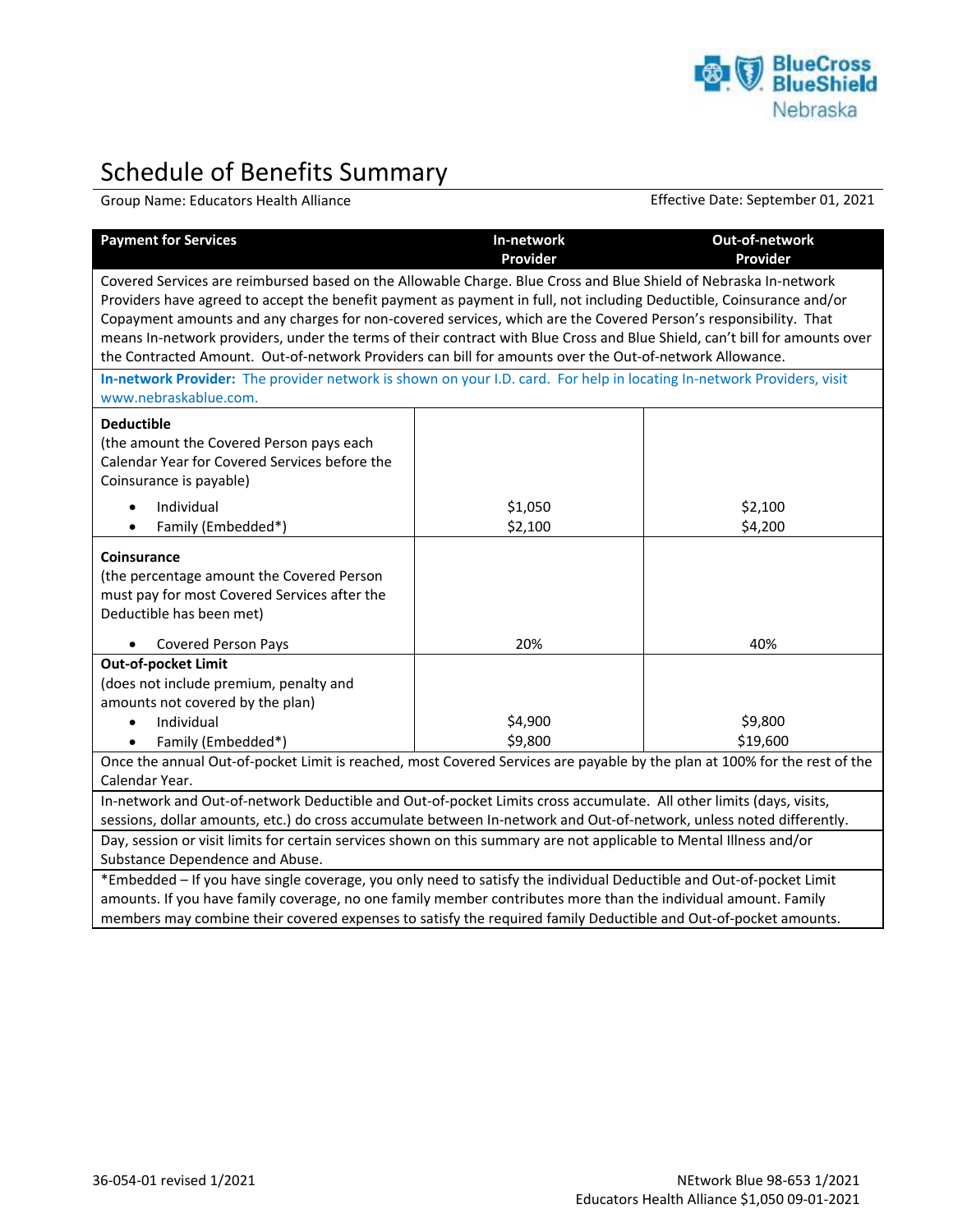## **Copayment(s) (copay(s)) apply to:**

- Physician Office
- Telehealth Services
- Prescription Drugs
- Urgent Care Facility
- Emergency Care

The Copay amount varies by the type of Covered Service. Refer to the appropriate category for benefit information.

Out-of-pocket Limit includes:

- Deductible
- Coinsurance
- Medical Copays
- Prescription Drug Copays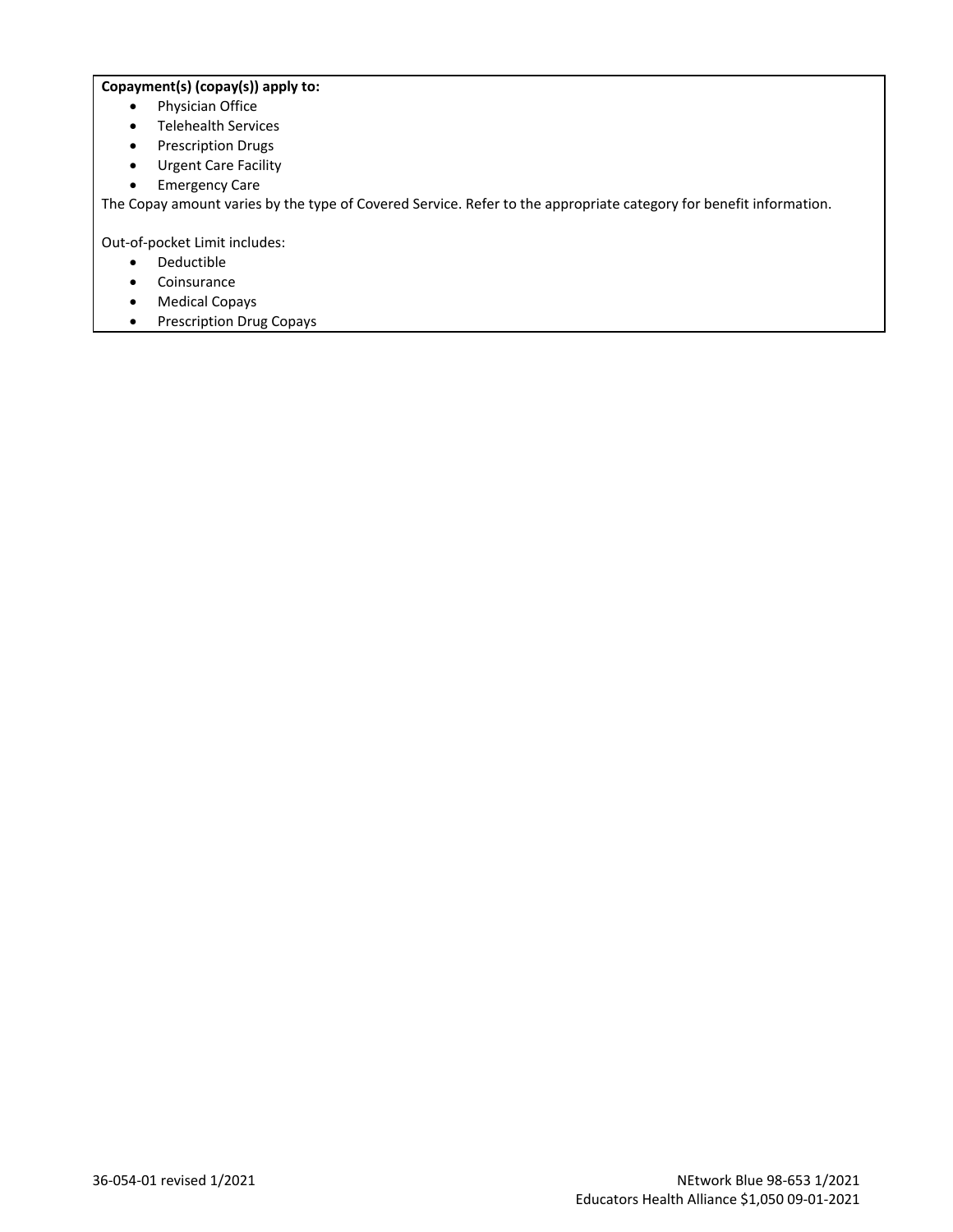| <b>Covered Services - Illness or Injury</b>                                                                                                        | In-network<br>Provider                        | Out-of-network<br>Provider       |
|----------------------------------------------------------------------------------------------------------------------------------------------------|-----------------------------------------------|----------------------------------|
| <b>Physician Office</b>                                                                                                                            |                                               |                                  |
| Primary Care Physician Office Visit                                                                                                                | \$35 Copay                                    | Deductible and Coinsurance       |
| Specialist Physician Office Visit<br>$\bullet$                                                                                                     | \$55 Copay                                    | Deductible and Coinsurance       |
| Other Covered Services and supplies<br>$\bullet$                                                                                                   |                                               |                                  |
| provided in the Physician's Office                                                                                                                 | Deductible and Coinsurance                    | Deductible and Coinsurance       |
| (with or without an office visit billed)                                                                                                           |                                               |                                  |
| Allergy Injections and Serum<br>$\bullet$                                                                                                          | Deductible and Coinsurance                    | Deductible and Coinsurance       |
| $\bullet$<br>Other Injections                                                                                                                      | Deductible and Coinsurance                    | Deductible and Coinsurance       |
| Primary Care Physician is a physician who has a majority of his or her practice in internal or general medicine,                                   |                                               |                                  |
| obstetrics/gynecology, general pediatrics or family practice. A physician assistant is covered in the same manner as a                             |                                               |                                  |
| Primary Care Physician.                                                                                                                            |                                               |                                  |
| Specialist Physician is a physician who is not a Primary Care Physician.                                                                           |                                               |                                  |
| Office Visit Benefits for Primary Care and Specialist Physician Office Visit include office visits (including the initial visit to                 |                                               |                                  |
| diagnose pregnancy) and consultations.                                                                                                             |                                               |                                  |
| Other Covered Services not part of the Physician Office Benefit (Refer to the appropriate category for benefit                                     |                                               |                                  |
| information) include: Allergy Injections & Serum; Other Injections; Advanced Diagnostic Imaging (CT, MRI, MRA, MRS, PET                            |                                               |                                  |
| & SPECT scans and other Nuclear Medicine); Pregnancy Services; Preventive Services; Radiation Therapy & Chemotherapy;                              |                                               |                                  |
| Surgery & Anesthesia; Therapy & Manipulations; Durable Medical Equipment; Sleep Studies; Biofeedback; Psychological                                |                                               |                                  |
| Evaluations, Assessments, and Testing.                                                                                                             |                                               |                                  |
| <b>Telehealth Services</b>                                                                                                                         | \$10 Copay                                    | Not Covered                      |
| <b>Convenient Care/Retail Clinics (Quick Care)</b>                                                                                                 | Same as a Primary Care Physician              | Same as a Primary Care Physician |
| <b>Urgent Care Facility Services</b>                                                                                                               | \$55 Copay then Deductible and<br>Coinsurance | Deductible and Coinsurance       |
| <b>Emergency Care Services (services received in</b>                                                                                               |                                               |                                  |
| a Hospital emergency room setting)                                                                                                                 |                                               |                                  |
| Facility                                                                                                                                           | \$85 Copay then Deductible and                | In-network level of benefits     |
|                                                                                                                                                    | Coinsurance                                   |                                  |
| <b>Professional Services</b>                                                                                                                       | Deductible and Coinsurance                    | In-network level of benefits     |
| (Copayment is waived if admitted to the                                                                                                            |                                               |                                  |
| hospital within 24 hours for the same                                                                                                              |                                               |                                  |
| diagnosis)                                                                                                                                         |                                               |                                  |
| <b>Outpatient Hospital or Facility Services</b>                                                                                                    |                                               |                                  |
| Services such as surgery, laboratory and                                                                                                           |                                               |                                  |
| radiology, cardiac and pulmonary                                                                                                                   | Deductible and Coinsurance                    | Deductible and Coinsurance       |
| rehabilitation, observation stays, and other                                                                                                       |                                               |                                  |
| services provided on an outpatient basis                                                                                                           |                                               |                                  |
| <b>Inpatient Hospital or Facility Services</b>                                                                                                     |                                               |                                  |
| Charges for room and board, diagnostic                                                                                                             | Deductible and Coinsurance                    | Deductible and Coinsurance       |
| testing, rehabilitation and other ancillary<br>services provided on an inpatient basis                                                             |                                               |                                  |
|                                                                                                                                                    |                                               |                                  |
| <b>Orthopedic Specialty Inpatient Hospital or</b>                                                                                                  | Deductible and Coinsurance                    | Deductible and Coinsurance       |
| <b>Facility Services</b><br>NOTE: Deductibles and Coinsurance may be waived if Covered Services are provided at a designated Preferred Center. See |                                               |                                  |
| www.nebraskablue.com for a list of Covered Services and designated hospitals.                                                                      |                                               |                                  |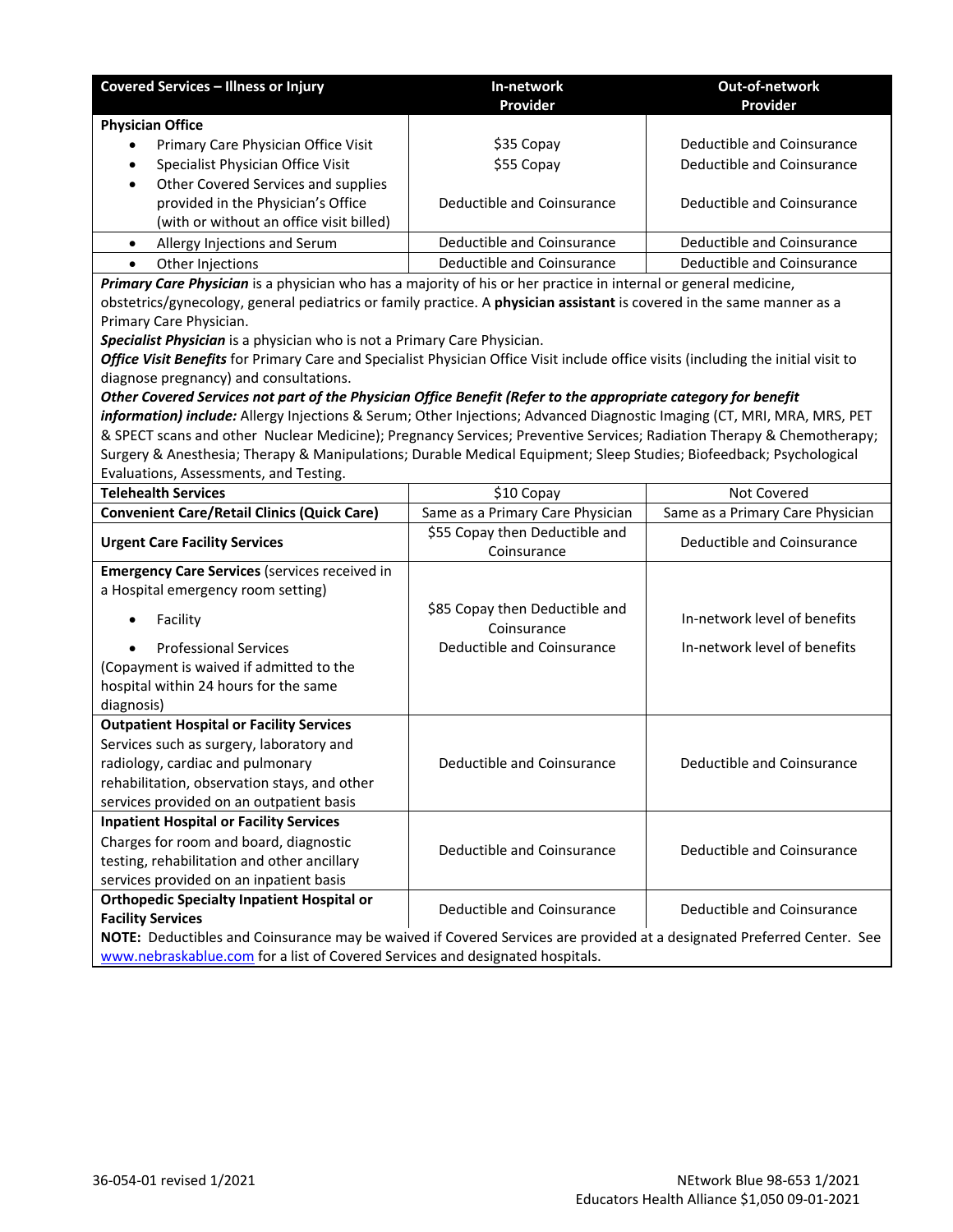| <b>Preventive Services</b>                                                                                                                                               | In-network                 | <b>Out-of-network</b>      |
|--------------------------------------------------------------------------------------------------------------------------------------------------------------------------|----------------------------|----------------------------|
|                                                                                                                                                                          | Provider                   | Provider                   |
| <b>Preventive Services</b>                                                                                                                                               |                            |                            |
| Affordable Care Act (ACA) required<br>$\bullet$<br>preventive services (may be subject to<br>limits that include, but are not limited<br>to, age, gender, and frequency) | Plan Pays 100%             | Deductible and Coinsurance |
| ACA required covered preventive<br>services (outside of limits)                                                                                                          | Deductible and Coinsurance | Deductible and Coinsurance |
| Other covered preventive services not<br>required by ACA                                                                                                                 | Plan Pays 100%             | Deductible and Coinsurance |
| <b>Immunizations</b>                                                                                                                                                     |                            |                            |
| Pediatric (up to age 7)                                                                                                                                                  | Plan Pays 100%             | Coinsurance                |
| Age 7 and older<br>٠                                                                                                                                                     | Plan Pays 100%             | Deductible and Coinsurance |
| Related to an illness                                                                                                                                                    | Same as any other illness  | Same as any other illness  |

| <b>Mental Illness and/or Substance Dependence</b><br>and Abuse Covered Services | In-network<br>Provider     | <b>Out-of-network</b><br>Provider |
|---------------------------------------------------------------------------------|----------------------------|-----------------------------------|
| <b>Inpatient Services</b>                                                       | Deductible and Coinsurance | Deductible and Coinsurance        |
| <b>Outpatient Services</b>                                                      |                            |                                   |
| Office Visit                                                                    | Plan Pays 100%             | Deductible and Coinsurance        |
| <b>Telehealth Services</b><br>٠                                                 | Deductible and Coinsurance | Not Covered                       |
| All Other Outpatient Items & Services<br>$\bullet$                              | Deductible and Coinsurance | Deductible and Coinsurance        |
| <b>Emergency Care Services (services received in</b>                            |                            |                                   |
| a Hospital emergency room setting)                                              |                            |                                   |
| Facility                                                                        | Deductible and Coinsurance | In-network level of benefits      |
| <b>Professional Services</b><br>$\bullet$                                       | Deductible and Coinsurance | In-network level of benefits      |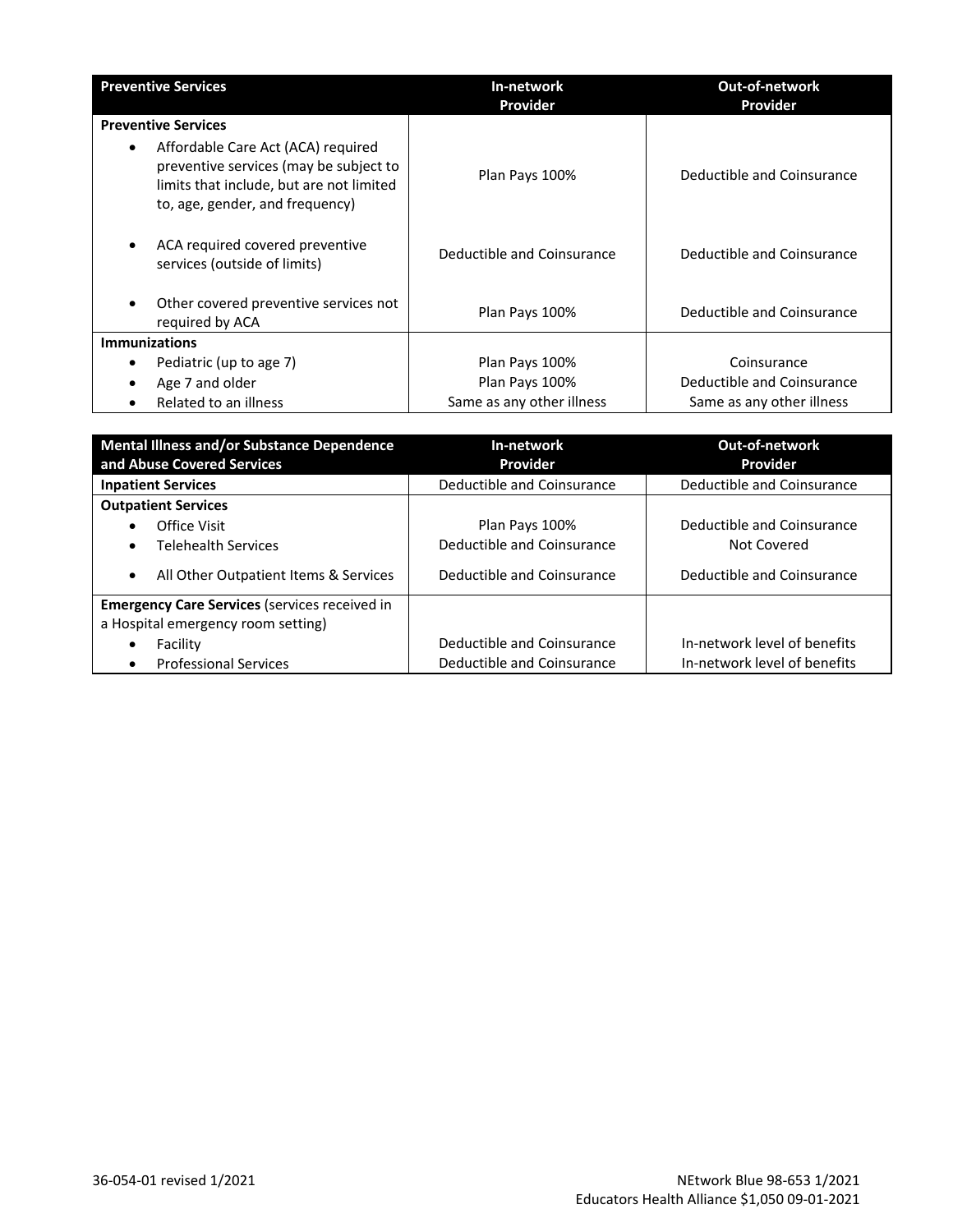| Other Covered Services - Illness or Injury                        | In-network<br>Provider     | Out-of-network<br>Provider                                                             |
|-------------------------------------------------------------------|----------------------------|----------------------------------------------------------------------------------------|
| Acupuncture                                                       | Not Covered                | Not Covered                                                                            |
| Advanced Diagnostic Imaging (CT, MRI, MRA,                        |                            |                                                                                        |
| MRS, PET & SPECT scans and other Nuclear                          | Deductible and Coinsurance | Deductible and Coinsurance                                                             |
| Medicine)                                                         |                            |                                                                                        |
| Ambulance (to the nearest facility for                            |                            |                                                                                        |
| appropriate care)                                                 |                            |                                                                                        |
| <b>Ground Ambulance</b>                                           | Deductible and Coinsurance | In-network level of benefits                                                           |
| Air Ambulance                                                     | Deductible and Coinsurance | Deductible and Coinsurance<br>(In-network level of benefits if due<br>to an emergency) |
| <b>Autism Spectrum Disorder</b>                                   | Same as mental illness     | Same as mental illness                                                                 |
| <b>Biofeedback</b>                                                | Deductible and Coinsurance | Deductible and Coinsurance                                                             |
| <b>Bone Anchored Hearing Aids and Cochlear</b><br><b>Implants</b> | Deductible and Coinsurance | Deductible and Coinsurance                                                             |
| <b>Dermatological Services</b>                                    | Same as any other illness  | Same as any other illness                                                              |
| <b>Diabetic Services</b>                                          |                            |                                                                                        |
| Services include education, self-management                       | Deductible and Coinsurance | Deductible and Coinsurance                                                             |
| training, podiatric appliances and equipment.                     |                            |                                                                                        |
| <b>Durable Medical Equipment and Supplies</b>                     |                            |                                                                                        |
| (including Prosthetics)                                           | Deductible and Coinsurance | Deductible and Coinsurance                                                             |
| (rental or purchase, whichever is least costly;                   |                            |                                                                                        |
| rental shall not exceed the cost of purchasing)                   |                            |                                                                                        |
| <b>Eye Glasses or Contact Lenses</b>                              |                            |                                                                                        |
| Only covered if required because of a change                      |                            |                                                                                        |
| in prescription as a result of intraocular                        | Deductible and Coinsurance | Deductible and Coinsurance                                                             |
| surgery or ocular injury (must be within 12                       |                            |                                                                                        |
| months of surgery or injury)                                      |                            |                                                                                        |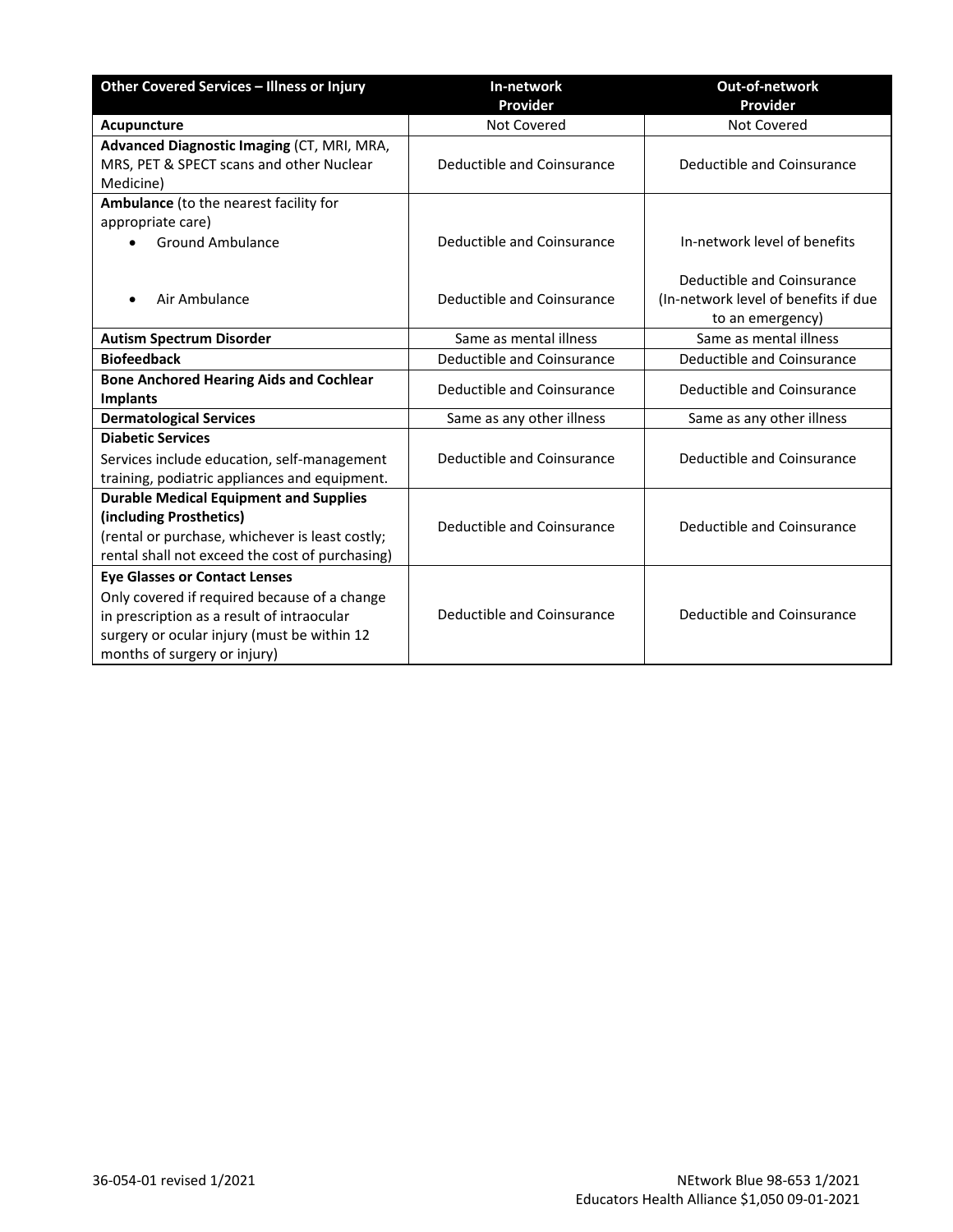| Other Covered Services - Illness or Injury                        | In-network                                | Out-of-network                            |
|-------------------------------------------------------------------|-------------------------------------------|-------------------------------------------|
|                                                                   | Provider                                  | Provider                                  |
| Hearing Aids (up to age 19 limited to \$3,000<br>every 48 months) | Same as any other illness                 | Same as any other illness                 |
| <b>Home Infusion Therapy</b>                                      | <b>Deductible and Coinsurance</b>         | Deductible and Coinsurance                |
| Home Health Aide, Skilled Nursing and                             |                                           |                                           |
| <b>Respiratory Care</b>                                           |                                           |                                           |
| Home Health Aide (limited to 60 days<br>per Calendar Year)        | Deductible and Coinsurance                | Deductible and Coinsurance                |
| Skilled Nursing Care (limited to 8<br>hours per day)              | Deductible and Coinsurance                | Deductible and Coinsurance                |
| Respiratory Care (limited to 60 days<br>per Calendar Year)        | Deductible and Coinsurance                | Deductible and Coinsurance                |
| <b>Hospice Services</b>                                           | Deductible and Coinsurance                | Deductible and Coinsurance                |
| <b>Independent Laboratory</b>                                     |                                           |                                           |
| Diagnostic                                                        | Deductible and Coinsurance                | In-network level of benefits              |
| Preventive                                                        | Same as Preventive Services In-           | Same as Preventive Services In-           |
|                                                                   | network level of benefits                 | network level of benefits                 |
| Infertility                                                       |                                           |                                           |
| Services to diagnose<br>$\bullet$                                 | Same as any other illness                 | Same as any other illness                 |
| Treatment to promote fertility<br>$\bullet$                       | Not Covered                               | Not Covered                               |
| <b>Nicotine Addiction</b>                                         |                                           |                                           |
| Medical services and therapy                                      | Same as Substance Dependence<br>and Abuse | Same as Substance Dependence<br>and Abuse |
| Nicotine addiction classes &                                      |                                           |                                           |
| alternative therapy, such as                                      | <b>Not Covered</b>                        | <b>Not Covered</b>                        |
| acupuncture                                                       |                                           |                                           |
| <b>Obesity</b>                                                    |                                           |                                           |
| Non-surgical treatment                                            | Not Covered                               | Not Covered                               |
| <b>Surgical Treatment</b>                                         | Not Covered                               | Not Covered                               |
| <b>Oral Surgery and Dentistry</b>                                 |                                           |                                           |
| Services such as impacted wisdom teeth,                           |                                           |                                           |
| incision and drainage abscesses, excision of                      |                                           |                                           |
| tumors and cysts and bone grafts to the jaw.                      | Deductible and Coinsurance                | Deductible and Coinsurance                |
| Dental treatment when due to an accidental                        |                                           |                                           |
| injury to naturally healthy teeth (treatment                      |                                           |                                           |
| related to accidents must be provided within                      |                                           |                                           |
| 12 months of the date of injury).                                 |                                           |                                           |
| <b>Organ and Tissue Transplantation</b>                           | Deductible and Coinsurance                | Deductible and Coinsurance                |
| <b>Ostomy Supplies</b>                                            | Deductible and Coinsurance                | Deductible and Coinsurance                |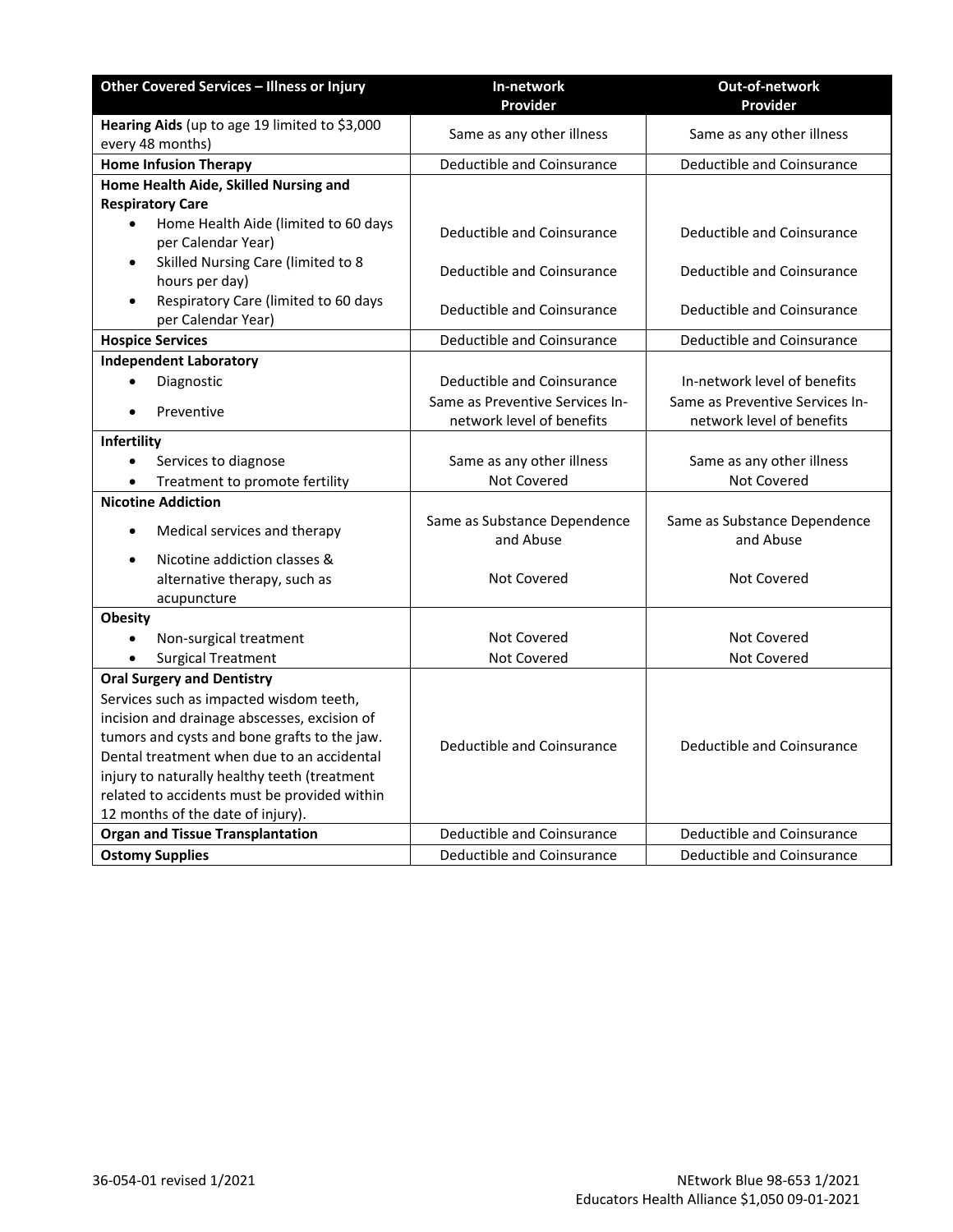| Other Covered Services - Illness or Injury                                                                                                                                                                                                                                                                                                                             | In-network<br>Provider     | Out-of-network<br>Provider |
|------------------------------------------------------------------------------------------------------------------------------------------------------------------------------------------------------------------------------------------------------------------------------------------------------------------------------------------------------------------------|----------------------------|----------------------------|
| <b>Physician Professional Services</b>                                                                                                                                                                                                                                                                                                                                 |                            |                            |
| Inpatient and Outpatient services, such as,<br>surgery, surgical assistant, anesthesia,<br>inpatient hospital visits and other non-surgical<br>services                                                                                                                                                                                                                | Deductible and Coinsurance | Deductible and Coinsurance |
| <b>Pregnancy, Maternity and Newborn Care</b><br>Pregnancy and maternity (Payment<br>for prenatal and postnatal care is<br>included in the payment for the<br>delivery)                                                                                                                                                                                                 | Deductible and Coinsurance | Deductible and Coinsurance |
| Newborn care                                                                                                                                                                                                                                                                                                                                                           | Deductible and Coinsurance | Deductible and Coinsurance |
| NOTE: Newborns are covered at birth, subject to the plan's enrollment provisions.                                                                                                                                                                                                                                                                                      |                            |                            |
| <b>Radiation Therapy and Chemotherapy</b>                                                                                                                                                                                                                                                                                                                              | Deductible and Coinsurance | Deductible and Coinsurance |
| Radiology (x-ray) Services and other<br><b>Diagnostic Test</b>                                                                                                                                                                                                                                                                                                         | Deductible and Coinsurance | Deductible and Coinsurance |
| Rehabilitation Services - Inpatient Facility                                                                                                                                                                                                                                                                                                                           | Deductible and Coinsurance | Deductible and Coinsurance |
| <b>Rehabilitation Services</b><br>Cardiac rehabilitation (limited to 18<br>sessions per diagnosis)                                                                                                                                                                                                                                                                     | Deductible and Coinsurance | Deductible and Coinsurance |
| Pulmonary Rehabilitation (Chronic<br>٠<br>lung disease is limited to 18 sessions<br>per diagnosis, not to exceed 18<br>sessions per Calendar Year. Lung,<br>heart-lung transplants and lung<br>volume are limited to 18 sessions<br>following referral and prior to surgery<br>plus 18 sessions within six months of<br>discharge from hospital following<br>surgery.) | Deductible and Coinsurance | Deductible and Coinsurance |
| <b>Renal Dialysis</b>                                                                                                                                                                                                                                                                                                                                                  | Deductible and Coinsurance | Deductible and Coinsurance |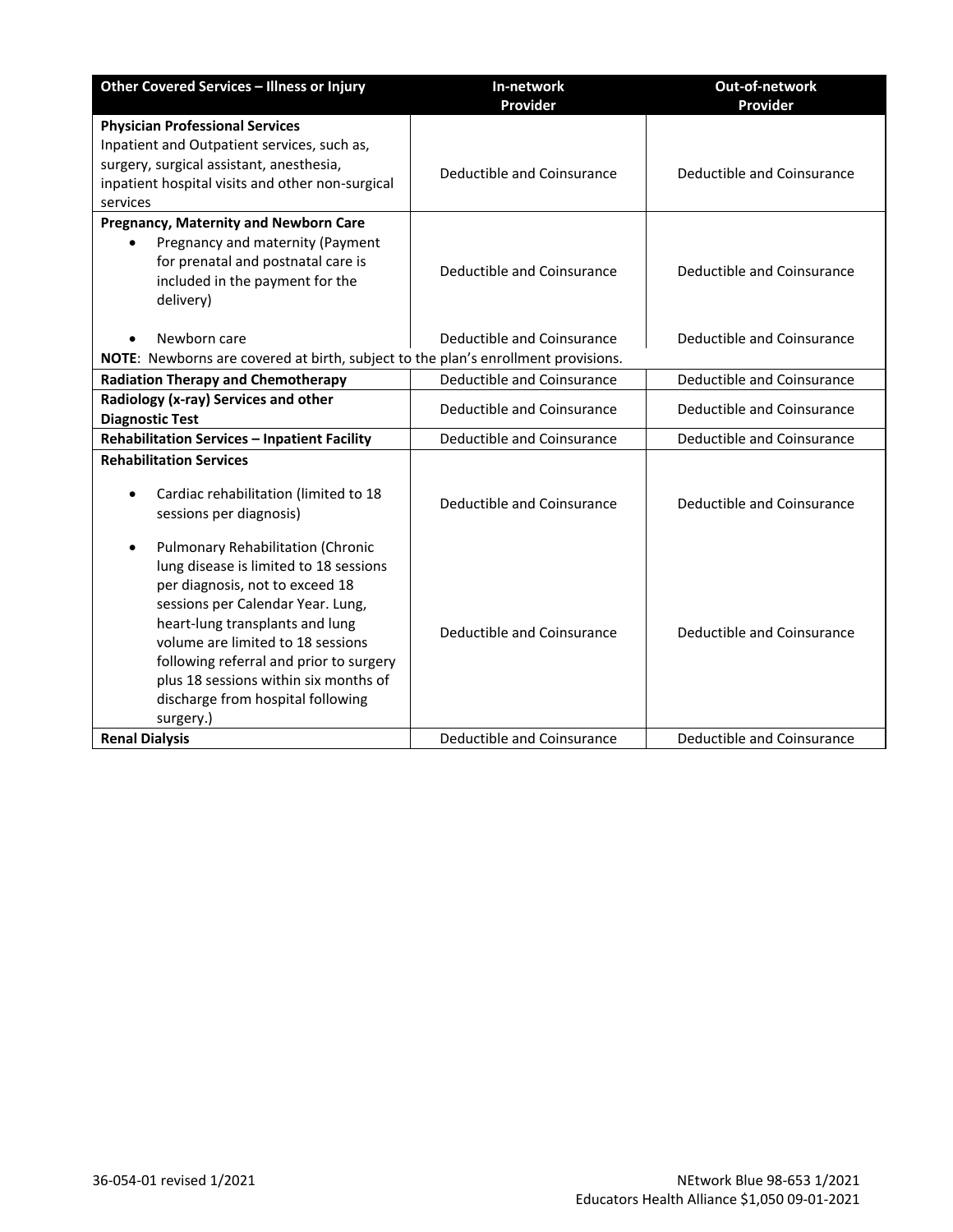| Other Covered Services - Illness or Injury                                                                                                              | In-network                    | Out-of-network                |
|---------------------------------------------------------------------------------------------------------------------------------------------------------|-------------------------------|-------------------------------|
|                                                                                                                                                         | Provider                      | Provider                      |
| <b>Sexual Dysfunction</b>                                                                                                                               | Not Covered                   | Not Covered                   |
| <b>Skilled Nursing Facility</b>                                                                                                                         | Deductible and Coinsurance    | Deductible and Coinsurance    |
| (limited to 60 days per Calendar Year)                                                                                                                  |                               |                               |
| <b>Sleep Studies</b>                                                                                                                                    | Deductible and Coinsurance    | Deductible and Coinsurance    |
| <b>Temporomandibular and Craniomandibular</b><br><b>Joint Disorder</b>                                                                                  | Deductible and Coinsurance    | Deductible and Coinsurance    |
| <b>Therapy &amp; Manipulations</b>                                                                                                                      |                               |                               |
| Physical, occupational or speech<br>therapy services, chiropractic or<br>osteopathic physiotherapy (combined<br>limit to 60 sessions per Calendar Year) | Deductible and Coinsurance    | Deductible and Coinsurance    |
| Chiropractic or osteopathic<br>$\bullet$<br>manipulative treatments or<br>adjustments (combined limit to 30<br>sessions per Calendar Year)              | Deductible and Coinsurance    | Deductible and Coinsurance    |
| <b>Vision Exams</b>                                                                                                                                     |                               |                               |
| Diagnostic (to diagnose an illness)<br>٠                                                                                                                | See Physician Office Services | See Physician Office Services |
| Preventive (routine exam including<br>٠<br>refraction)                                                                                                  | Not Covered                   | Not Covered                   |
| <b>Wigs</b>                                                                                                                                             | Not Covered                   | Not Covered                   |
| <b>All Other Covered Services</b>                                                                                                                       | Deductible and Coinsurance    | Deductible and Coinsurance    |